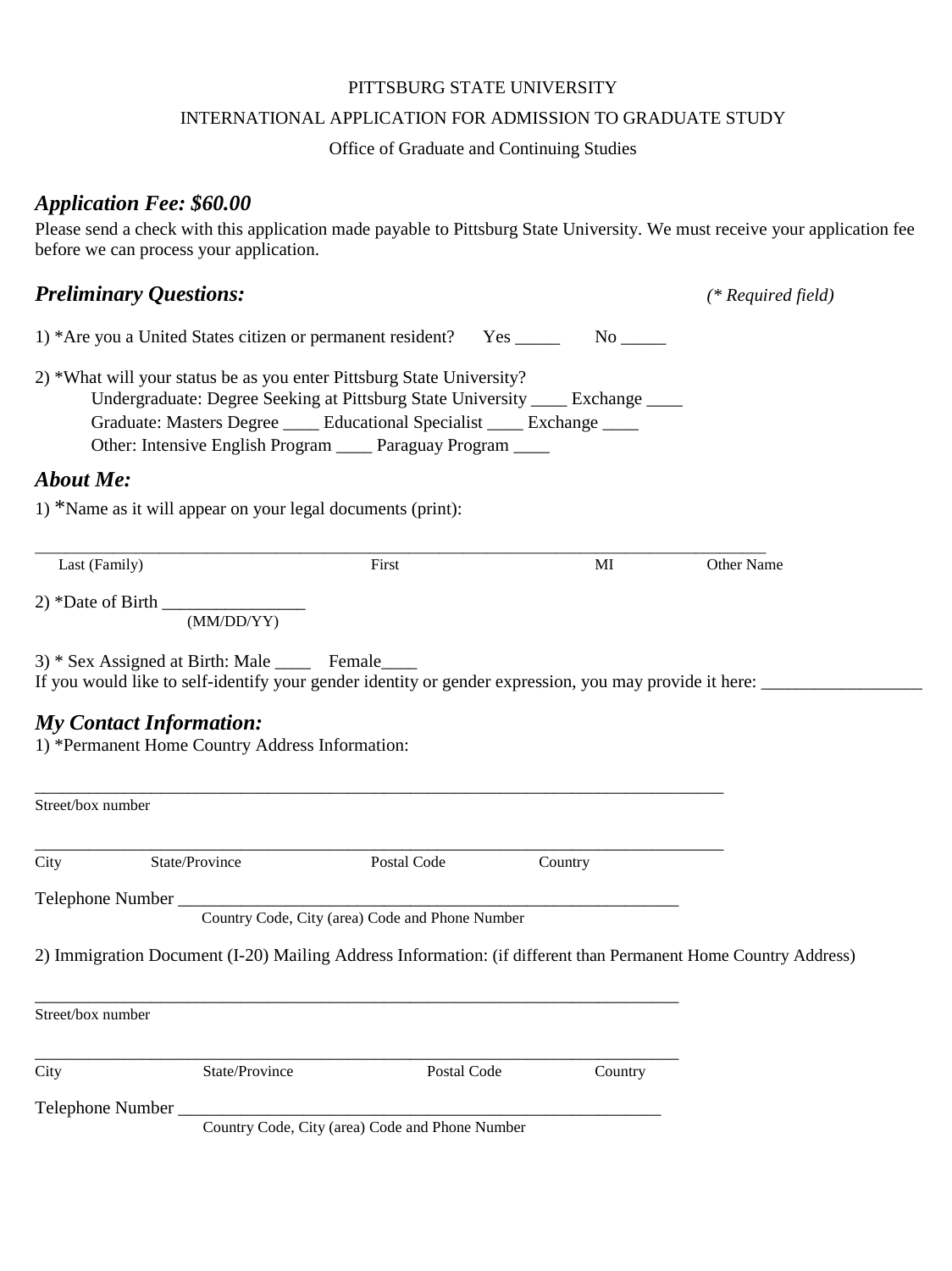| Street/box number |                                                                                                                   |
|-------------------|-------------------------------------------------------------------------------------------------------------------|
| City              | Postal Code<br><b>State</b>                                                                                       |
|                   | Area Code and Phone Number                                                                                        |
| 4) Other:         |                                                                                                                   |
|                   |                                                                                                                   |
|                   | Do You Want To Receive Admission Text Messages? Yes _______ No _____                                              |
|                   |                                                                                                                   |
|                   |                                                                                                                   |
|                   | My Current Visa Type (if any) is: B-1 _____ B-2 _____ F-1 ____ F-2 ____                                           |
|                   | $H-1b$ $H-4$ $J-1$ $J-2$ $J-2$                                                                                    |
|                   | Would you like us to send your documents by Express Mail?<br>(requires an additional \$45 fee) Yes _____ No _____ |

# 3) U.S. Mailing Address Information: (if different than Permanent Home Country Address)

# *My College/University:*

\*List all colleges/universities attended:

| Name of<br><b>College/University</b> | City,<br>Country | <b>Start</b><br>Date | End<br>Date | <b>Anticipated/Final Degree</b><br><b>Earned</b> | <b>Date</b><br><b>Anticipated/Final</b><br><b>Degree Earned</b> |
|--------------------------------------|------------------|----------------------|-------------|--------------------------------------------------|-----------------------------------------------------------------|
|                                      |                  |                      |             |                                                  |                                                                 |
|                                      |                  |                      |             |                                                  |                                                                 |
|                                      |                  |                      |             |                                                  |                                                                 |
|                                      |                  |                      |             |                                                  |                                                                 |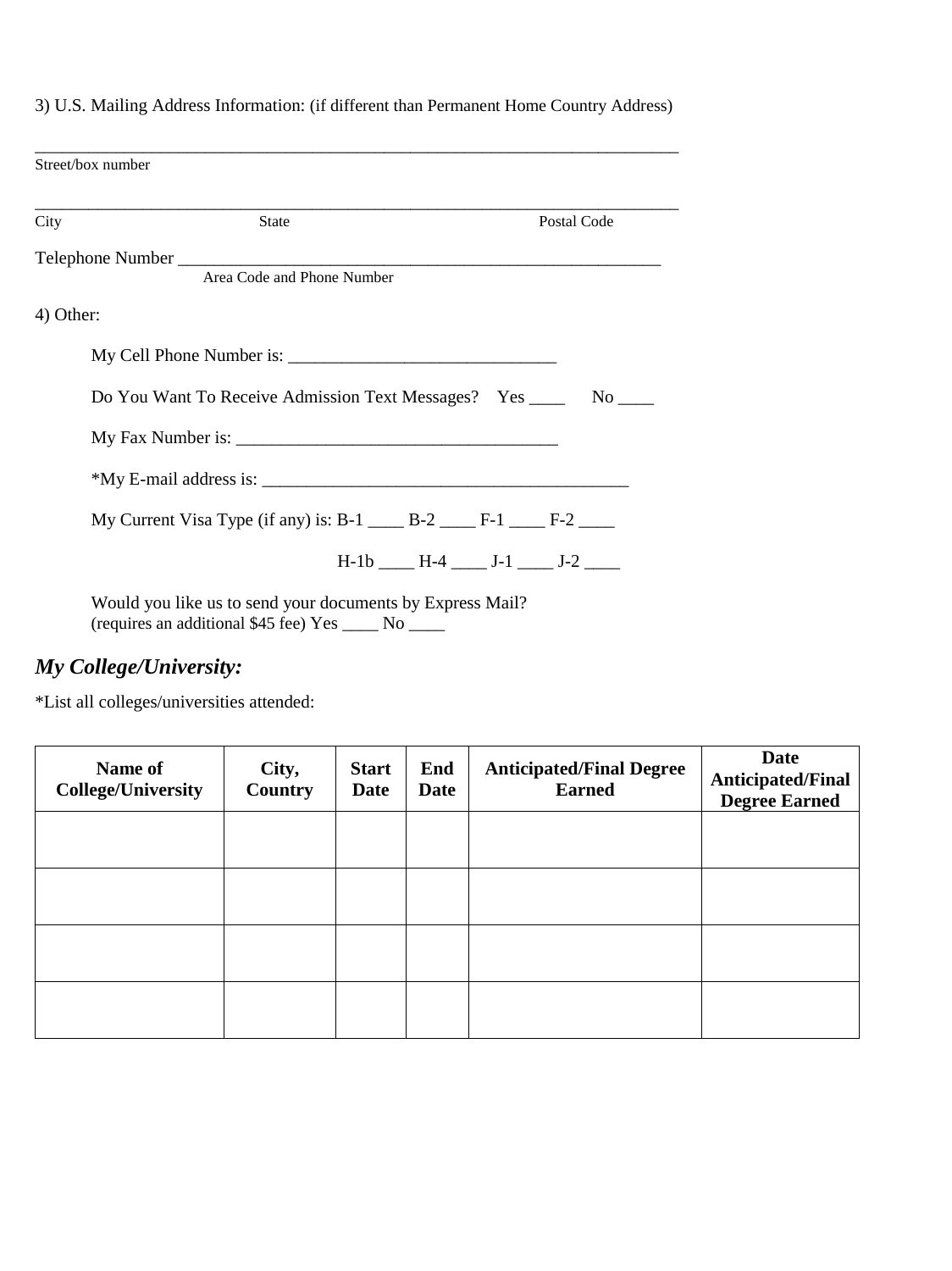# *My International Information:*

| 1) *What is your Birth City?                                             |                                   |
|--------------------------------------------------------------------------|-----------------------------------|
|                                                                          |                                   |
|                                                                          |                                   |
|                                                                          |                                   |
| 5) I heard about Pittsburg State University from:                        |                                   |
| Friend ______                                                            | My School _____                   |
| Internet _______                                                         | US Journal (usjournal.com) $\_\_$ |
| Family _______                                                           | Agent ______                      |
| US Education Guides (usedguides.com) _____                               | Other <sub>_____</sub>            |
|                                                                          |                                   |
| 6) *Will you bring dependents into the United States? Yes _____ No _____ |                                   |

### **(If yes, please fill out a dependent form for each person accompanying you. The dependent form is available at http://www.pittstate.edu/dotAsset/36492.pdf)**

# *My English Proficiency:*

Pittsburg State University requires a minimum Test of English as a Foreign Language (TOEFL) or International English Language Test System (IELTS) score for admittance or university credit courses. The minimum required scores are:

TOEFL: 68 (internet based test) / 520 (paper based test)

IELTS: Overall score of 6.0

(A minimum score of 6.0 in each band is required. If a lower score is earned in any of the five band scores, the overall score cannot be accepted.)

Some degree programs require a higher TOEFL/IELTS score for admission. Please go to this site to verify TOEFL/IELTS score requirements for the program you are interested in: http://www.pittstate.edu/cgs/toefl.html

If this requirement is not met, you must complete the Intensive English Program (IEP) before attending university credit courses.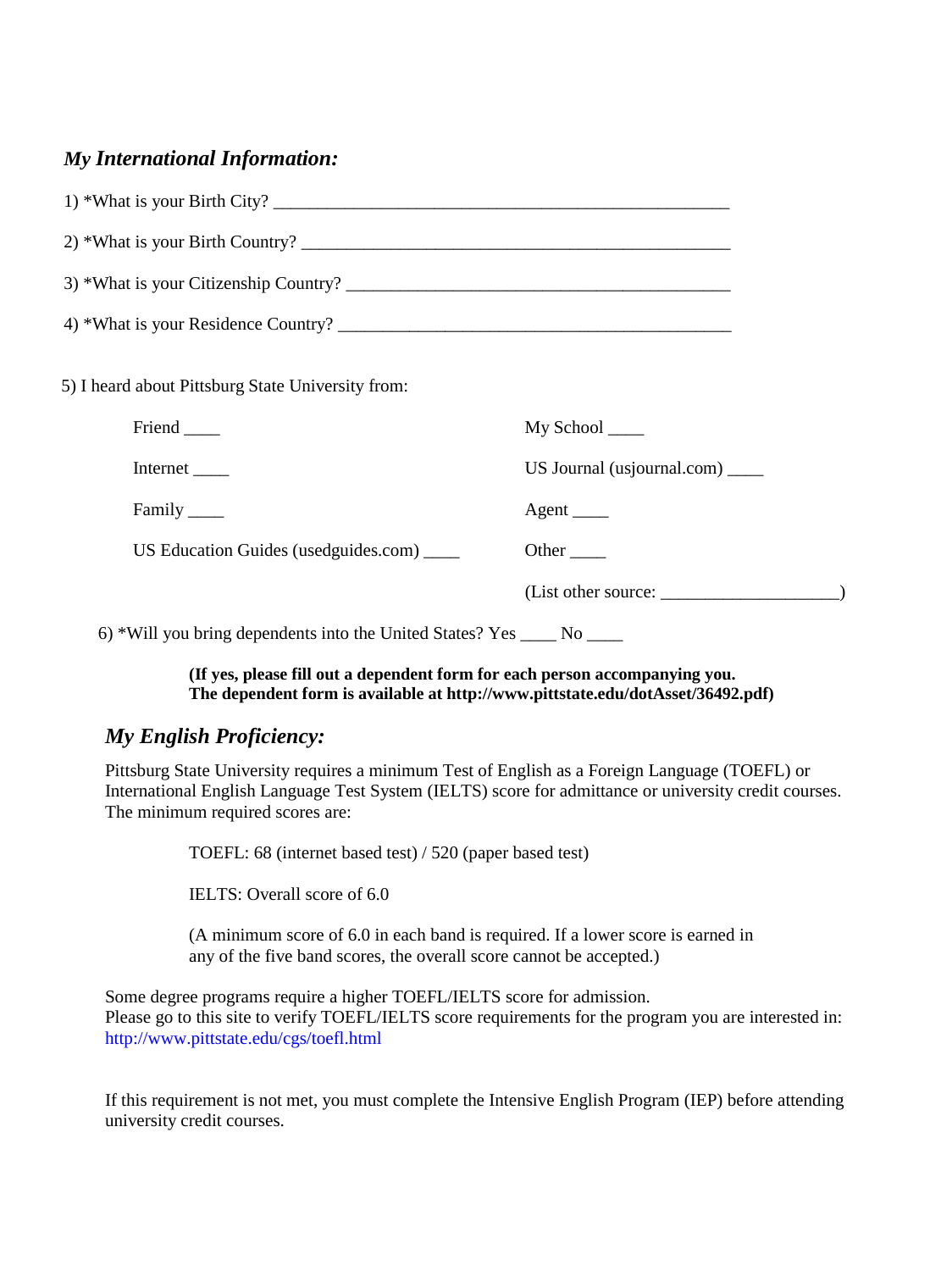\* Please choose the category that best fits your situation:

\_\_\_\_ Yes, I have met or plan to meet the English Requirement

\_\_\_\_ I took, or will take, the TOEFL in \_\_\_\_\_\_ \_\_\_\_\_\_ and my score was \_\_\_\_\_\_ (month) (year)

(You must submit a copy of your TOEFL score or have the TOEFL score sent directly from ETS the testing agency. The code for Pittsburg State University is 6336)

L took, or will take, the IELTS in \_\_\_\_\_\_\_ \_\_\_\_\_\_\_ and my score was \_\_\_\_\_\_ (month) (year)

(You must submit a copy of your IELTS score, or have the IELTS score sent directly from IELTS, the testing agency)

\_\_\_\_ I am currently attending or have completed IEP at Pittsburg State University

\_\_\_\_ No, I will not meet the English requirement but plan to begin with the IEP program

I plan to begin IEP in:

| Fall (August) _______ |      | Spring (January) ____ |      |
|-----------------------|------|-----------------------|------|
|                       | Year |                       | Year |
| Summer (June) $\_$    |      |                       |      |
|                       | Year |                       |      |
| Fall (October)        |      | Spring (March)        |      |
|                       | Year |                       | Year |

## *My Program of Study:*

\* I would like to begin graduate study in

| Fall (August) | Spring (January) _____ | Summer (June) |
|---------------|------------------------|---------------|
| Year          | Year                   | Year          |

**\* Please circle a degree program from the list on the following page.**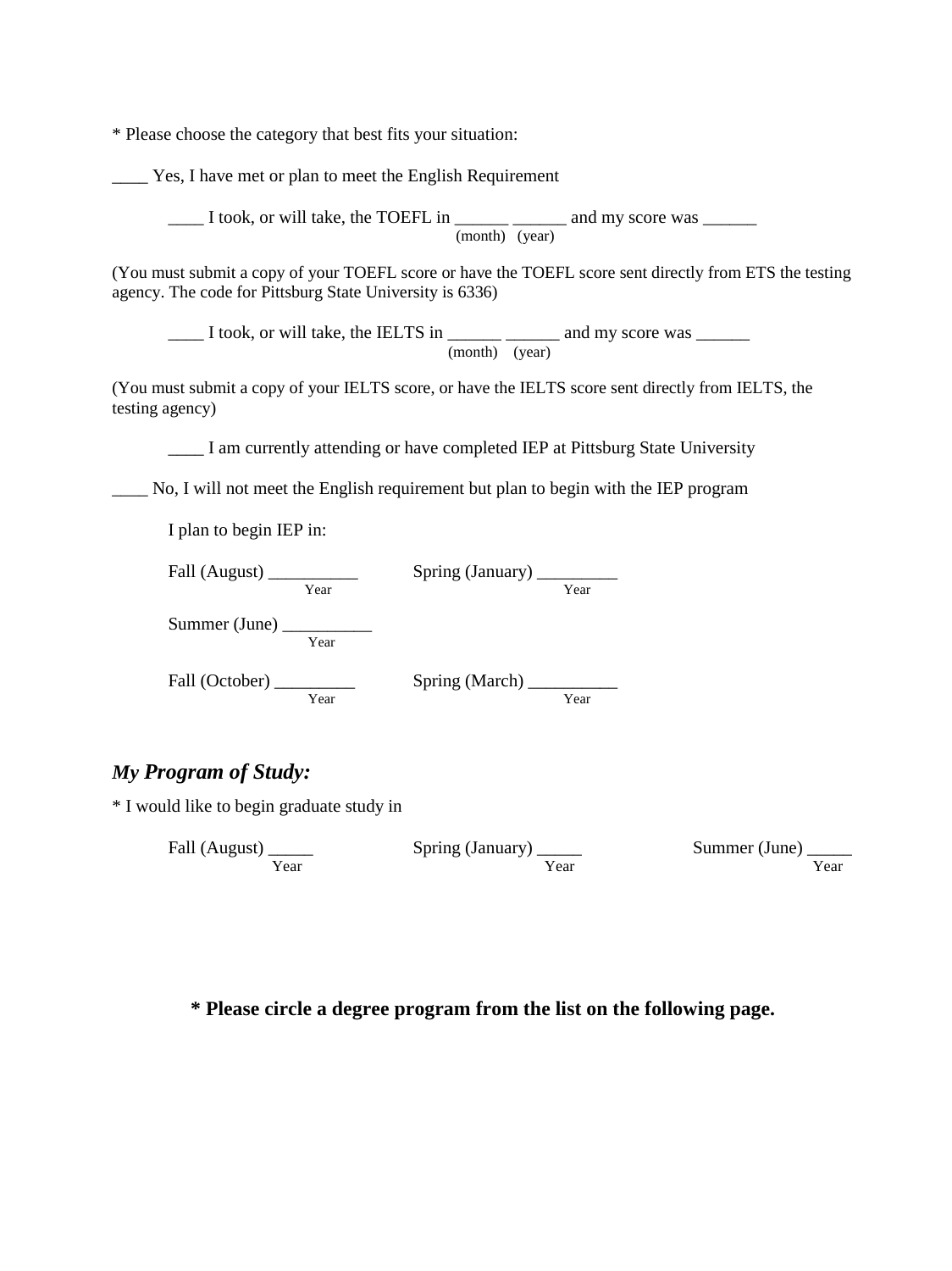Advanced Practice Nursing (BSN to DNP), DNP Advanced Practice Nursing (MSN to DNP), DNP Advanced Practice Nursing (Nursing Education BSN to DNP), DNP Advanced Practice Nursing (Nursing Education MSN to DNP), DNP Biology, MS Business Administration (General Administration), MBA Business Administration (International Business), MBA Business Administration (Accounting), MBA Career & Technical Ed. (College Teaching), MS Career & Technical Ed. (Technology Education), MS Career & Technical Ed. (Technical Teacher Education), MS Career & Technical Ed. (Family & Consumer Science), MS Communication, MA Counseling (School), MS Counseling (School), EDS\*\* Chemistry, MS Engineering Technology (Construction Technical), MET Engineering Technology (Electronics Technical), MET Engineering Technology (Manufacturing Technical), MET Engineering Technology (Mechanical Technical), MET Engineering Technology (Plastics Technical), MET Engineering Technology, MET English (Creative Writing), MA English (Literature), MA History, MA Mathematics, MS Music (Performance – Harpsichord), MM Music (Performance – Winds), MM Music (Performance – Strings), MM Music (Performance – Percussion), MM Music (Performance – Organ), MM Music (Performance – Piano), MM Music (Vocal Performance), MM Music (Choral Performance), MM Music (Vocal Education), MM Music (Instrumental Education), MM Music (Instrumental Conducting – Orchestral), MM Music (Instrumental Conducting – Wind), MM Physics, MS Polymer Chemistry, MS Psychology (General), MS School Psychology, EDS\*\* Psychology (Clinical), MS Technology (Automotive Management), MS Technology (Construction Management), MS Technology (Graphic Design), MS Technology (Graphics Management), MS Technology (Innovation Technology), MS Technology (Personnel Management), MS Technology (Technology Management), MS Technology, MS Workforce Development & Education, EDS\*

### **\* In order to apply for an EdS program, you must have a Master's Degree and submit Master's Degree transcripts with your application**